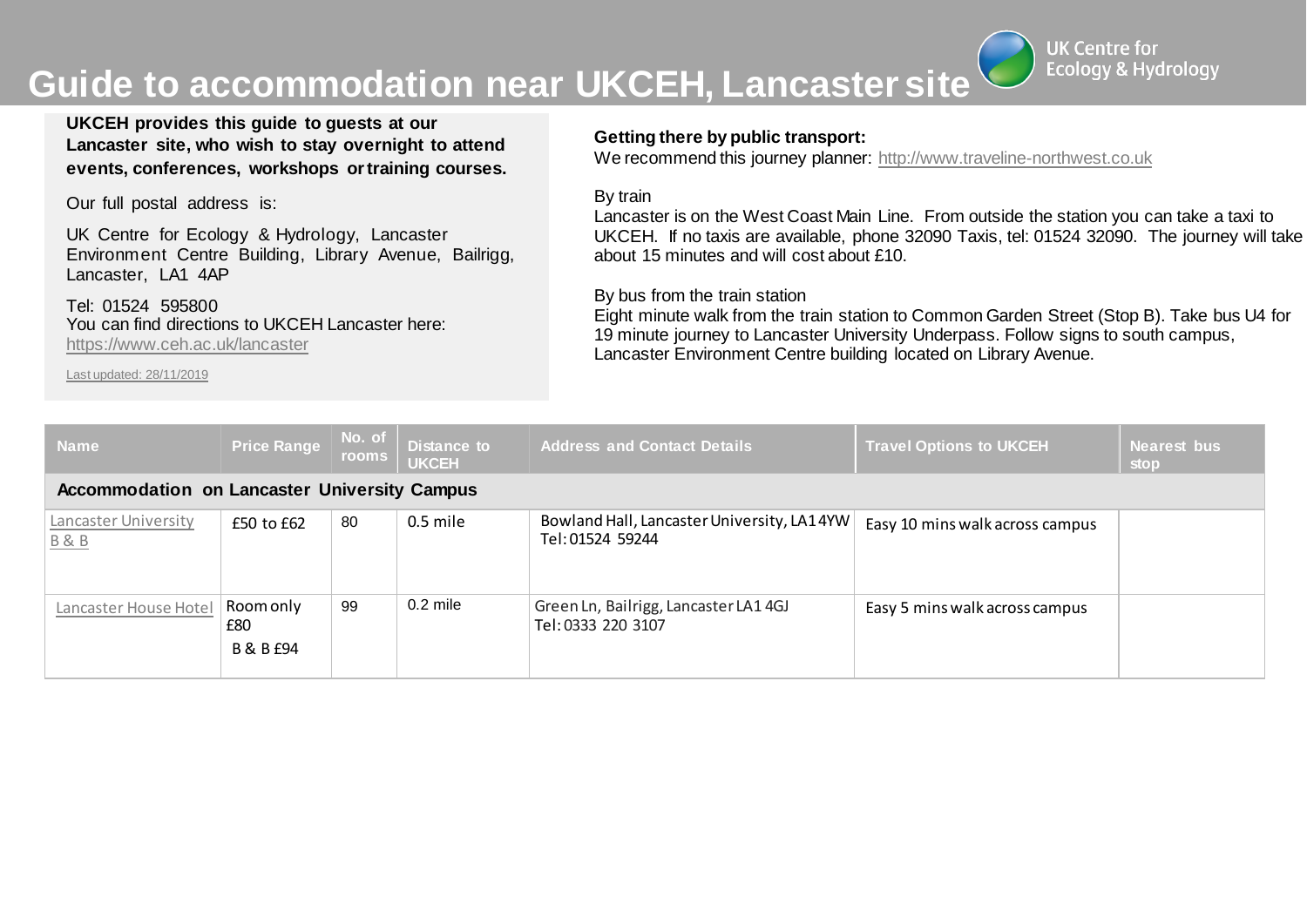| <b>Name</b>                                                    | <b>Price Range</b>             | No. of<br>rooms | <b>Distance to</b><br><b>UKCEH</b> | <b>Address and Contact Details</b>                                    | <b>Travel Options to UKCEH</b>                                   | <b>Nearest bus</b><br><b>stop</b>                                                                                |  |  |
|----------------------------------------------------------------|--------------------------------|-----------------|------------------------------------|-----------------------------------------------------------------------|------------------------------------------------------------------|------------------------------------------------------------------------------------------------------------------|--|--|
| In the city centre - approx. 3 miles from Lancaster University |                                |                 |                                    |                                                                       |                                                                  |                                                                                                                  |  |  |
| The Sun Hotel                                                  | <b>B &amp; B £85 to</b><br>£95 | 16              | 3 miles                            | 63-65 Church Street, Lancaster, LA1 1ET,<br>Tel: 01524 66006          | $Bus - 22 mins$                                                  | Lancaster Bus<br>Station (Stand 18)<br>to University<br>Underpass                                                |  |  |
| Travelodge Lancaster<br>Central                                | From £36                       |                 | 3 miles                            | King Street, Lancaster, LA1 1RE,<br>Tel: 08719 846453                 | $Bus - 19$ mins                                                  | George Street<br>(Stand D) to<br>University<br>Underpass                                                         |  |  |
| The Borough                                                    | B & B wifi £95                 |                 | 3 miles                            | 3-5 Dalton Square, Lancaster, LA1 1PP<br>Tel: 01524 64170             | $Bus - 22 mins$                                                  | Common Garden<br>(Street Stop B) to<br>University<br>Underpass                                                   |  |  |
| <b>Station Guest House</b>                                     | Room only<br>£49 pernight      |                 | 4 miles                            | 25 Meeting House Lane, Lancaster, LA1 1TX,<br>Tel: 01524 381060       | $Bus - 23 mins$                                                  | As above                                                                                                         |  |  |
| Best Western Royal<br><b>Kings Arms</b>                        | Room only<br>£55; B & B<br>£75 |                 | 4 miles                            | 75 Market Street, Lancaster, LA1 1HP.<br>Tel: 01524 32451             | $Bus - 20 mins$                                                  | As above                                                                                                         |  |  |
| Toll House Inn                                                 | <b>B &amp; B £86</b>           |                 | 3 miles                            | Penny Street, Lancaster, LA11XT,<br>Tel: 01524 599900                 | $Bus - 19 mins$                                                  | Infirmary to<br>University<br>Underpass                                                                          |  |  |
| In the city (but not city centre)                              |                                |                 |                                    |                                                                       |                                                                  |                                                                                                                  |  |  |
| The Ashton                                                     | From £135 B<br>& B             |                 | 3 miles                            | Wyresdale Road, Lancaster, LA1 3JJ, Tel:<br>01524 684600              | Free parking                                                     | Not on direct bus<br>route                                                                                       |  |  |
| Holiday Inn                                                    | £61 to £82                     |                 | 9 miles                            | Caton Road, Lancaster, LA1 3RA, Tel: 01524<br>840066.                 | On-site parking. At M6 Junction 34 -<br>CEH at Junction 33.      | 37 mins - Business<br>Park to Bus station<br>(Stand 14) change<br>to Stand 8 to<br>Sports Centre on<br>LU campus |  |  |
| PremierInn                                                     | £73 to £86                     |                 | 9 miles                            | Mannin Way, Lancaster Business Park, Caton<br>Road, Lancaster, LA13SU | Free on-site parking. At M6 Junction<br>34 - CEH at Junction 33. | As above                                                                                                         |  |  |